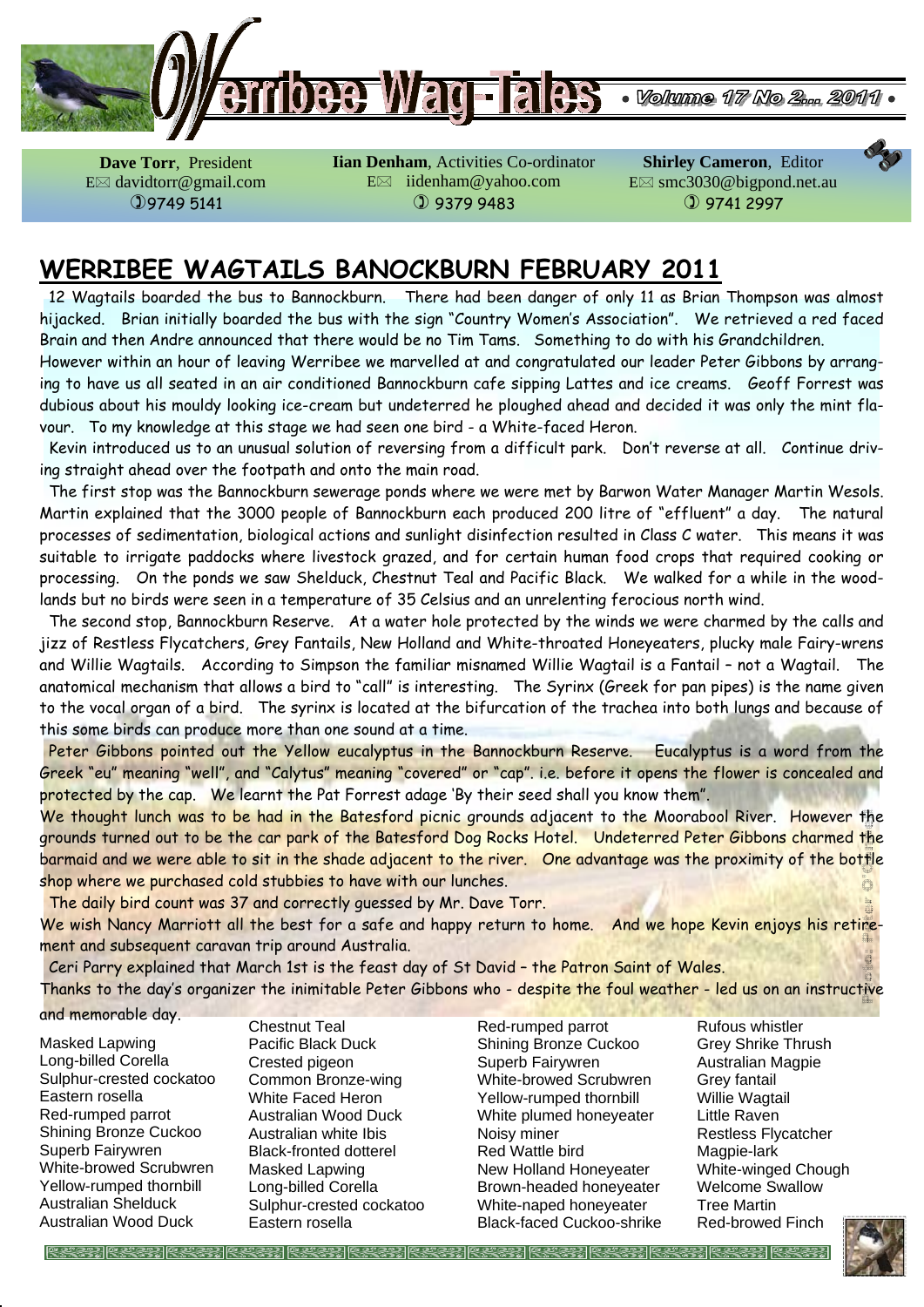## **Western Treatment at the end of a wet summer..**

What a day…. Who was in charge of the weather?

 Iian had organised the group book with WTP and made sure we all had enough Drivers with Permits and had everyone in a car. Bev Ashford did a sterling job opening the gates. Ceri made sure we all knew it was St David's Day and provided Welsh Cakes.

 The bird list started well with Gannets in the Bay, waders on the rocks and aeroplanes flying to Avalon for the Air Show.

 But all the elements were against us, high tide, strong cold wind, grey sky and grey water. Still we soldiered on, the main waders were Red-necked stints who were hunkered down. By the time we got to the Hide for morning tea we had added terns, spoonbills and herons to the list. The Little Grassbird was making its mournful call, White-browed Scrubwren kept low in the undergrowth.

 After lunch we came to 85 west and with the help of our telescopes we were able to see more Great Knots and Godwits.

 We ended the day with a quick trip to the Western Lagoon, a list of 53 birds and Brian shared the chocolates with us.



White-fronted Chat Australian Magpie Willie Wagtail Little Raven Magpie-lark Golden-headed Cisticola Australian Reed-Warbler Little Grassbird Welcome Swallow

Fairy Martin Tree martin Common Myna House Sparrow Australasian Pipit



Australasian Gannet Little Pied Cormorant Great Cormorant Little Black Cormorant Pied Cormorant Australian Pelican White Faced Heron Australian white Ibis Royal spoonbill Yellow-billed spoonbill

Musk Duck Black Swan Australasian Shoveler Chestnut Teal Pacific Black Duck Hardhead Blue -billed duck Australasian Grebe Hoary-headed Grebe Crested pigeon

Straw-necked Ibis Whistling kite Swamp Harrier Brown Falcon Purple Swamphen Australian Pied Oystercatcher Masked Lapwing Bar-tailed Godwit Great Knot Red-necked Stint

Curlew Sandpiper Little Tern Whiskered Tern Crested Tern Pacific Gull Silver Gull Sulphur-crested cockatoo Superb Fairywren White-browed Scrubwren Yellow-rumped thornbill

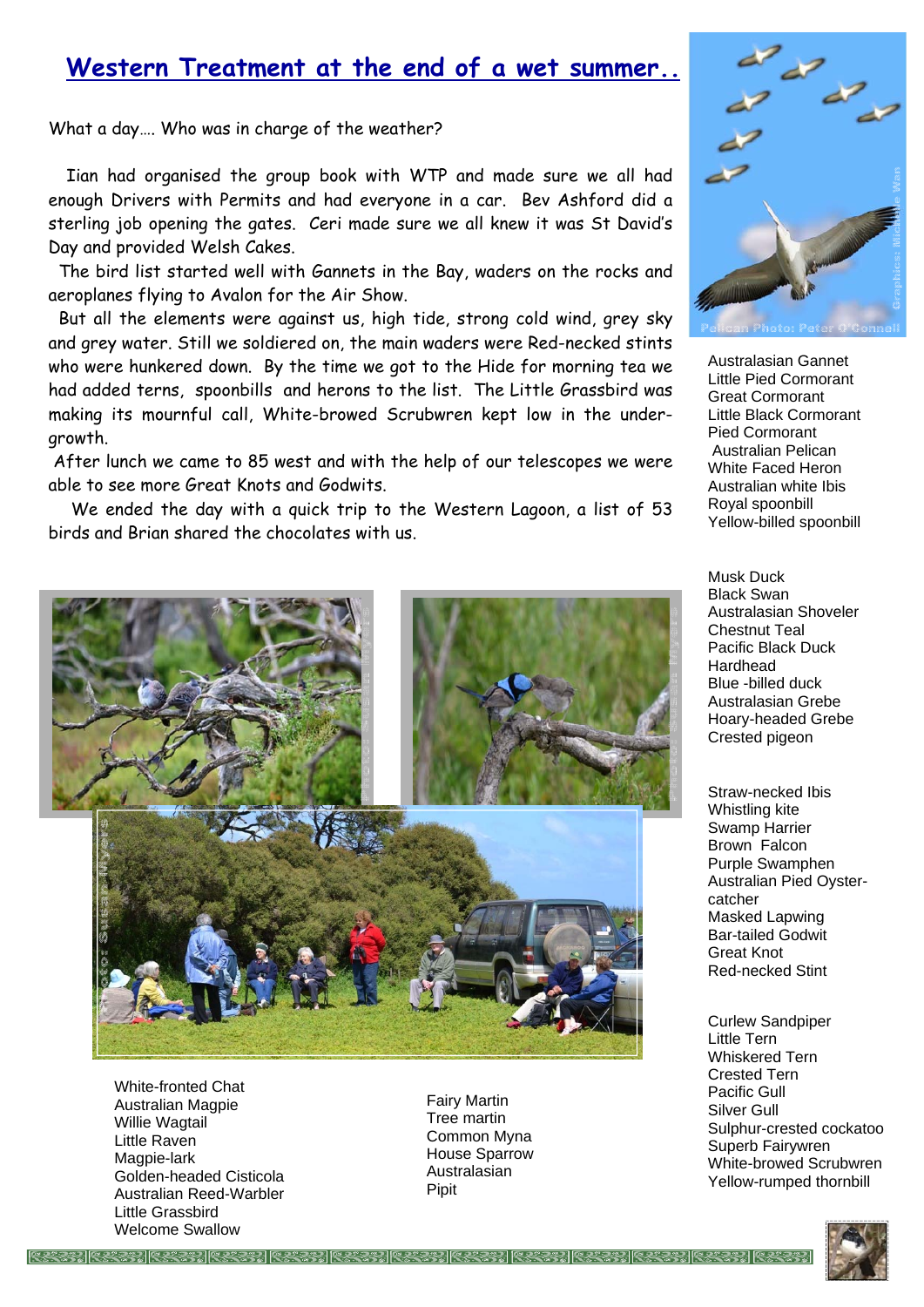

#### **The Wagtails April Outing**  organised by Anita and Premi

would guess the right number?

After welcoming visitor Jim's cousin Gilbert and new As we made our way back we called in to Merrimu, it member Fiona Brooks we set off in a convoy towards was great to see so much water there and of course Bacchus Marsh. How many birds would we see who we were able to add waterbirds to list, a darter with its wings out to dry, a few cormorant and others.

The recent rain had left much water on the sides of the road near Bacchus Marsh so we were able to see We continued south and saw a Wedge-tailed Eagle some Australian Grebe with young, Dusky Moorhens gliding on the thermals as we turned into the and a couple of Pacific Black Duck. We made our way Lerderderg Gorge. The very heavy summer rains had through Bacchus Marsh and out on the Gisborne obviously taken their toll there rocks and tree road turning into Carrols Lane near Bullengarook to stumps were all about. Most of the members went enter Lerderderg State /Wombat State Forests.

After a cup of coffee, in delightful autumn weather the group went walking through the majestic trees , little birds could be heard calling and soon the identification of each was under way. Iian had a most interesting program on his iPod that helped with the We expressed our thanks to Anita and Premi for orthe Tree Creeper, the many honeyeaters, the dis- those who drove us to the various places,. We cerdelights of the morning.

for a walk up into the gorge and came back with an impressive list of sightings. It was now time to do the bird count, we had seen 53 different species in all, many were new birds to some of our members.

identification of the bird calls. The Scarlet Robin, ganising such an excellent day, we also appreciate tinctive call of the Yellowtail cockatoo added to the tainly all enjoyed a lovely day in ideal conditions, just enough sun, no-wind, what a difference that makes to birdwatching, an absolute delight. .

Australian Wood Duck Pacific Black Duck Australasian Grebe Crested pigeon Australasian Darter Little Pied Cormorant Little Black Cormorant Pied Cormorant White Faced Heron Black -shouldered kite Wedge-tailed Eagle Brown Falcon Dusky Moorhen

Eurasian Coot Masked Lapwing Yellow-tailed Black Cockatoo Galah Sulphur-crested cockatoo Crimson Rosella Red-rumped parrot Kookaburra White-throated Treecreeper Superb Fairywren Striated thornbill Buff-rumped Thornbill Brown thornbill

Striated Pardalote Yellow-faced Honeyeater White-eared Honeyeater Yellow-tuffed Honeyeater White plumed honeyeater Red Wattle bird New Holland Honeyeater Brown-headed honeyeater White-naped honeyeater Golden whistler Rufous whistler Grey Shrike Thrush Australian Magpie Pied Currawong

Grey fantail Willie Wagtail Little Raven Leaden Flycatcher Magpie-lark Scarlet Robin Silvereye Welcome Swallow Common Blackbird Common Starling Common Myna House Sparrow European Goldfinch